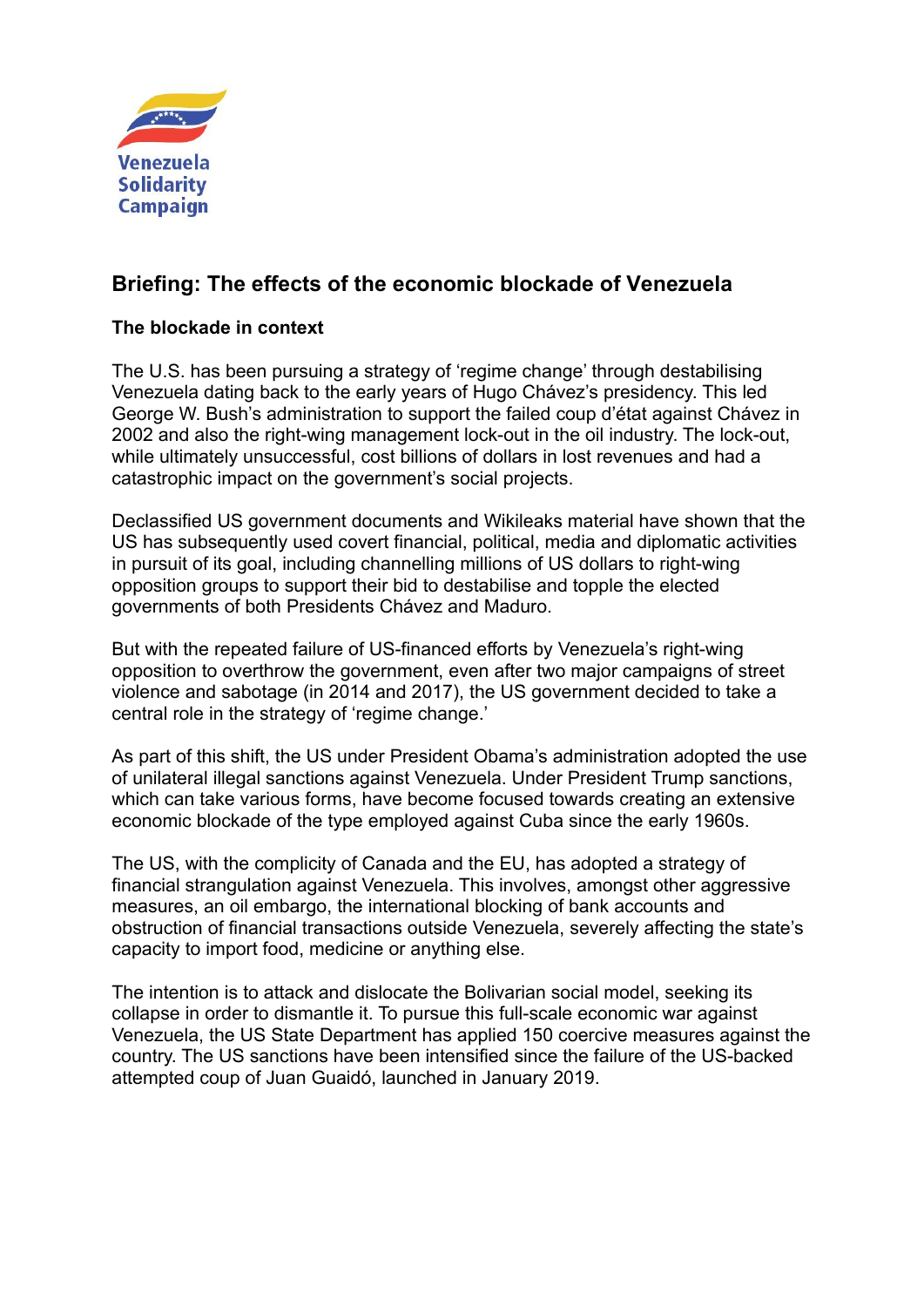At the same time, comments from Trump himself, Vice-President Pence and Secretary of State Pompeo have included threats of military action against Venezuela. Having created the conditions (or the perception) of economic and political collapse in Venezuela through the blockade, this could take the guise of an international (i.e. US) "humanitarian intervention" in military form, or support for a coup d'état by sections of the military.

*"The pressure campaign is working. The financial sanctions we have placed on the Venezuelan Government have forced it to begin becoming in default, both on sovereign and PDVSA, its oil company's debt.*

*"And what we are seeing… is a total economic collapse in Venezuela. So our policy is working, our strategy is working and we're going to keep it."*

> — **U.S. Department of State** January 9, 2018

### **Are US sanctions legal?**

US sanctions date from April 2015 following President Obama's Executive Order a month earlier, permitting them on the grounds that Venezuela is an "unusual and extraordinary threat to US national security and foreign policy".

Each Executive Order since then declares that because of the situation in Venezuela the United States is suffering from a "national emergency". This designation is required by US law in order to impose such sanctions and is invoked under the 1976 National Emergencies Act.

However, there is no genuine basis for declaring Venezuela an unusual and extraordinary threat to US national security, nor in saying that the US is facing a national emergency. For President Trump, the definition of a national emergency is so flexible that he invoked the Act in February 2019 when declaring a national emergency to sidestep the need for Congressional approval for funds to build a border wall with Mexico.

The unilateral sanctions imposed by the Trump administration are illegal under the Charter of the Organization of American States (OAS), especially articles 19 and 20 of Chapter IV. They are also illegal under international human rights law, as well as treaties signed by the United States. They have no mandate from the United Nations.

The sanctions fit the definition of collective punishment of the civilian population, as described by the Geneva (Article 33) and Hague conventions, to which the USA is a signatory.

Alfred de Zayas, a former secretary of the UN Human Rights Council (HRC) and an expert in international law, who toured Venezuela in 2018 and produced a report for the HRC, has recommended among other actions that the International Criminal Court investigate economic sanctions against Venezuela as possible crimes against humanity under Article 7 of the Rome Statute.

Idriss Jazairy, the UN's special rapporteur on coercive measures' impact on human rights, has also voiced his major concerns about US sanctions against Venezuela. In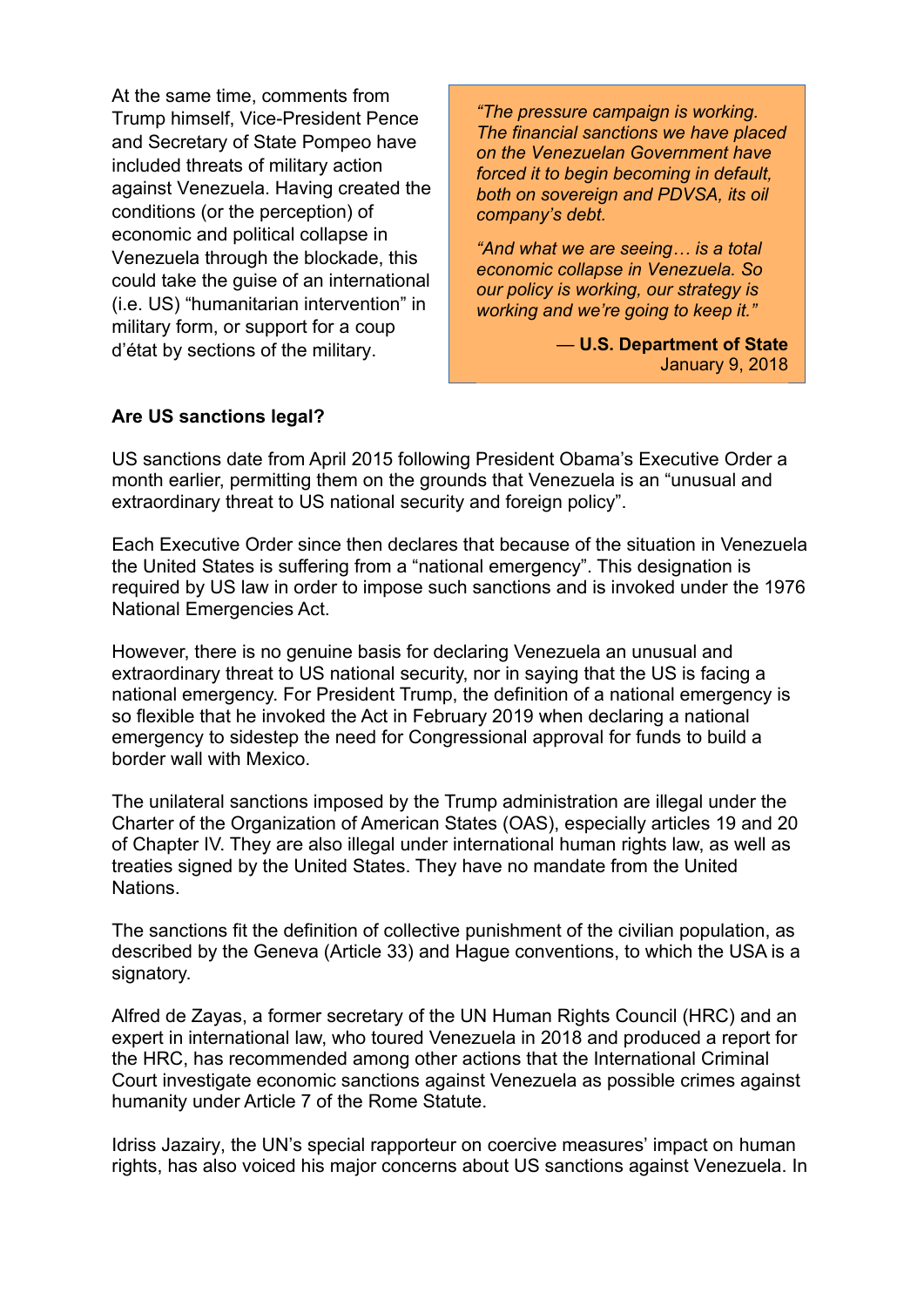January 2019 he said: "Coercion, whether military or economic, must never be used to seek a change in government in a sovereign state. The use of sanctions by outside powers to overthrow an elected government is in violation of all norms of international law."[1](#page-2-0)

# **What are the key sanctions that make up the blockade?**

The set of US financial sanctions – to which new sanctions are continually being added to make them as comprehensive as possible – aims at financially strangling Venezuela's economy. The measures include:

- the prohibition to make dividend payments or other profits to Venezuela's government or government agency (US Executive Order 13808 of August 24, 2017)
- all transactions related to, provision of financing for, and other dealings in, by a United States person or within the United States, any digital currency, digital coin, or digital token, that was issued by, for, or on behalf of the Government of Venezuela (US Executive Order 13827 of March 19, 2018)
- the absolute prohibition for individuals, companies or entities to purchase Venezuelan bonds of any kind, any debt owed by the Venezuelan government, the sale, transfer, assignment, or pledging as collateral by the government or government agency (including the Central Bank and the state oil company, PDVSA) of Venezuela of any equity interest (US Executive Order 13835 of May 21, 2018)
- sweeping new sanctions on Venezuela's gold exports, affecting anyone trading or having anything to do with trading Venezuelan gold in the world market (Executive Order 13850 of November 2018)
- further sanctions in January 2019 against PDVSA, which included freezing US\$7 billion in assets owned by its US-based subsidiary CITGO which has three oil refineries and oversees a nationwide network of pipeline and oil and gas stations in the US

All these prohibitions apply to US persons, entities or companies and those resident or operating within US territory or any jurisdiction within the US (i.e. foreign individuals, entities or companies), but also apply everywhere else extraterritorially, where the US can exert pressure and/or enjoys support for the blockade.

## **How seriously has Venezuela been affected by the sanctions?**

A recent report<sup>[2](#page-2-1)</sup> by the respected economists Mark Weisbrot and Jeffrey Sachs has found that "most of the impact of these sanctions has not been on the government but on the civilian population."

<span id="page-2-0"></span><sup>1</sup> United Nations Human Rights, office of the High Commissioner,<http://bit.ly/2WNp6U2> <sup>2</sup> <u>'*[Economic Sanctions as Collective Punishment: The Case of Venezuela'](http://cepr.net/images/stories/reports/venezuela-sanctions-2019-04.pdf)* by Mark Weisbrot</u>

<span id="page-2-1"></span><sup>(</sup>Co-Director at the Center for Economic and Policy Research (CEPR) and Jeffrey Sachs (Professor of Economics and Director of the Center for Sustainable Development at Columbia University), CEPR, April 2019.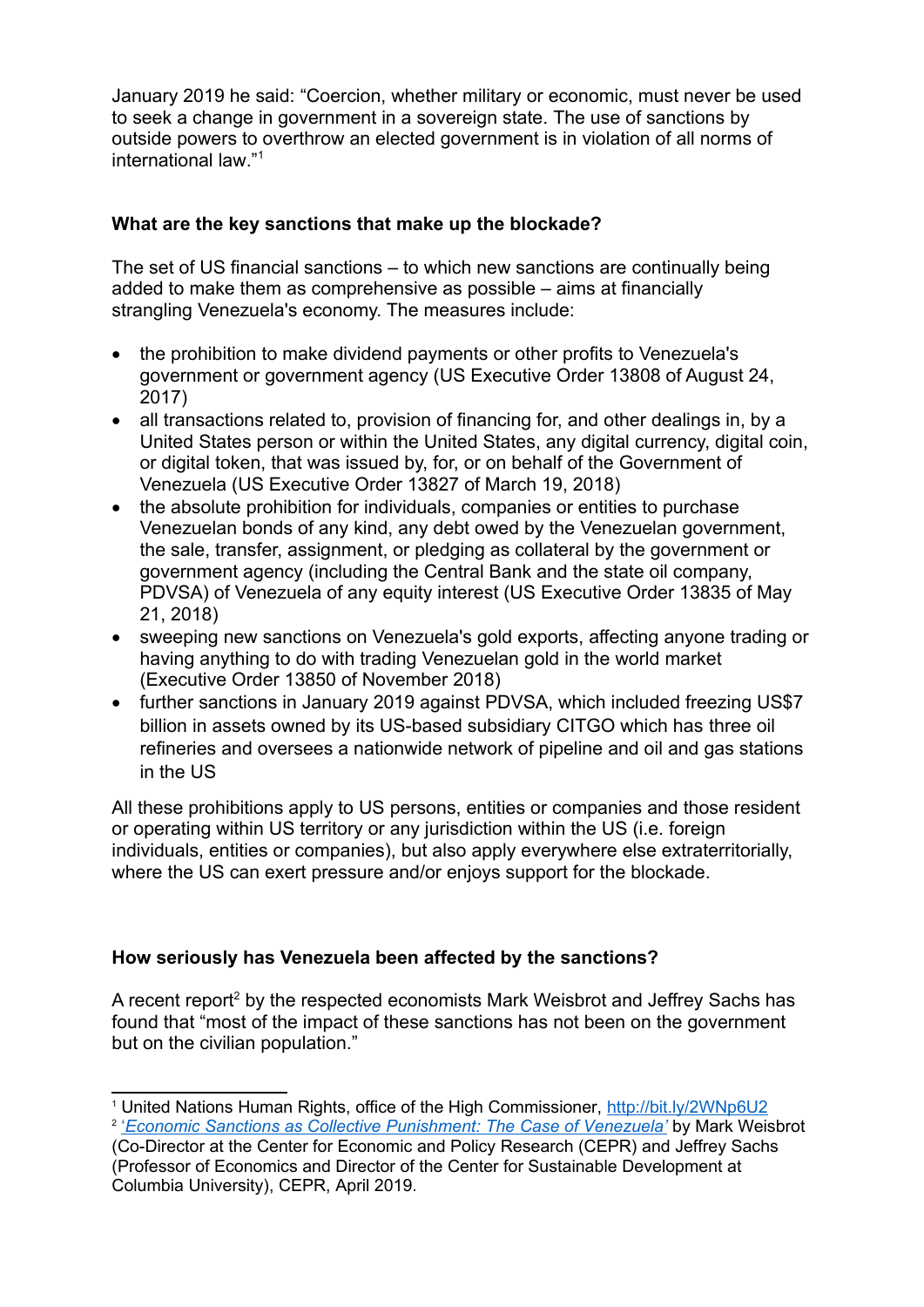Among the impacts which have disproportionately harmed the poorest and most vulnerable Venezuelans are an increase in disease and mortality (for children and adults). The report estimates that more than 40,000 deaths have since 2017-18, making the U.S. sanctions fit the definition of collective punishment as described in both the Geneva and Hague international conventions, to which the U.S. is a signatory.

### **How specifically have the sanctions impacted on Venezuela's economy?**

Venezuela as a predominantly oil-based economy is inherently vulnerable to effects of a blockade. It is the export of oil that provides the Venezuelan government with the revenue in foreign exchange that is needed to import essential goods: food, medical equipment, spare parts and equipment needed for electricity generation, water systems or transportation.

By blocking payments to Venezuela, the sanctions cut deeply into these export earnings, and therefore the government's revenue, and reduce the government's ability to import these essential goods.

At the same time, sanctions that constrain the Venezuelan government's ability to operate freely in the global market further restrict its essential financial dealings.

Specifically:

- the sanctions levied in August 2017 prohibited the Venezuelan government from borrowing in US financial markets and this prevented the government from restructuring its foreign debt through issuing new bonds
- Executive Order (No.13808) prohibited the direct or indirect purchase of securities of all types from the Venezuelan government, thus drawing a wide range of banks and financial institutions into the net of sanctions.

Sanctions have also had an indirect but severe impact on the oil industry's output. The loss of credit and therefore the resources to maintain production levels through maintenance and new investment have led to production plummeting.

Weisbrot and Sachs have suggested that "*the loss of so many billions of dollars of foreign exchange and government revenues was very likely the main shock that pushed the economy from its high inflation, when the August 2017 sanctions were implemented, into the hyperinflation that followed*."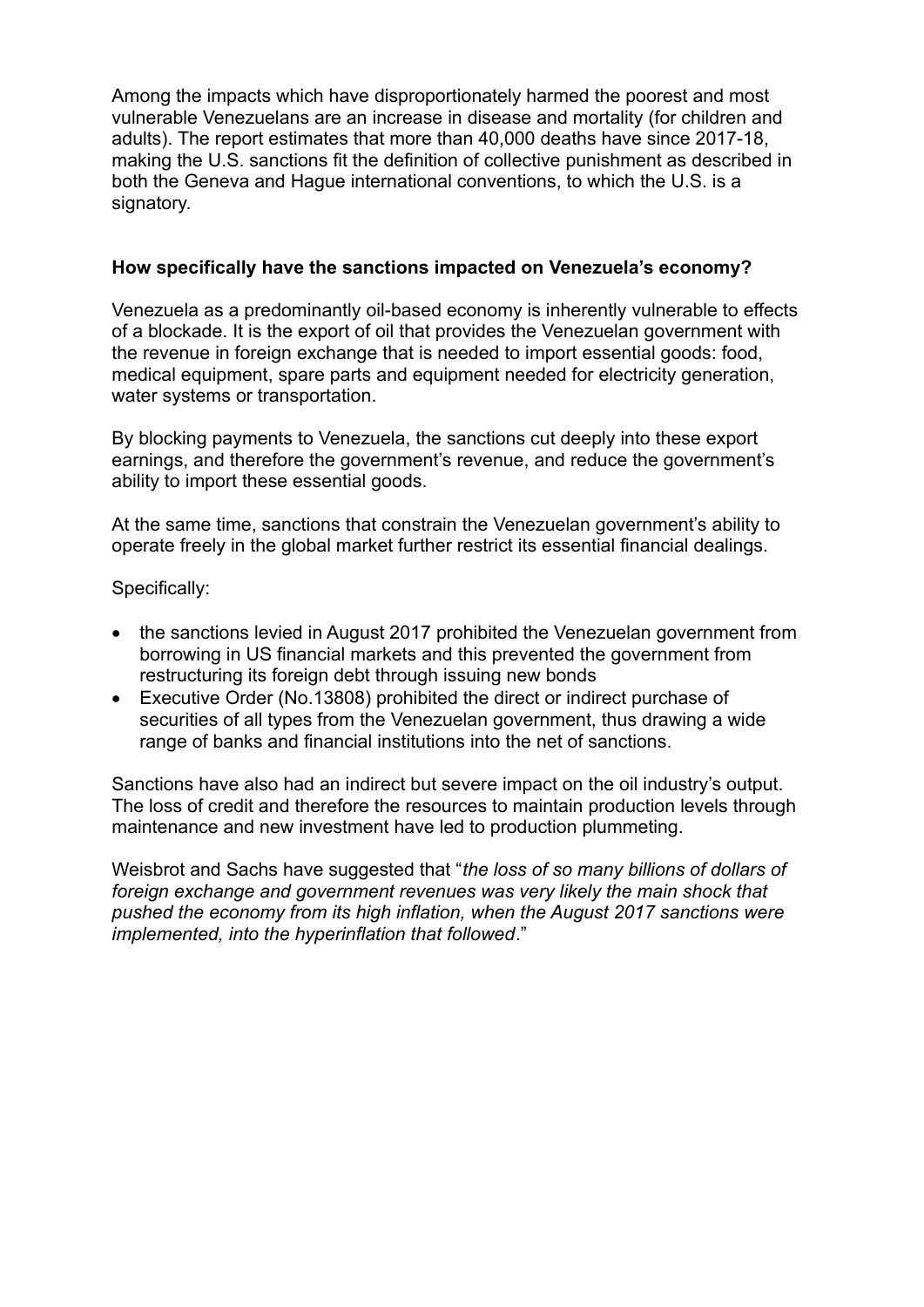Additionally, the financial sanctions carry heavy extra costs in higher interest payments, more expensive transport costs, and concrete losses from the illegally confiscated assets, whose total thus far experts calculate to be in the region of US\$30 billion.

# Impacts of the blockade against Venezuela

Global losses for the economy August 2017- December 2018 \$23.238 billion

Value of assets frozen in the U.S. \$30 billion

## **How have the sanctions impacted on Venezuela's people?**

The immediate impact of the sanctions levied in 2017 was that a series of banks across Latin America, Europe, Asia and the United States were all unable in the remaining months of the year to process standard commercial transactions with Venezuela, including payments for imports of food and medicines. These included, for example

- a tranche of purchases of food, basic supplies and medicines worth \$39 million
- a delay of four months in the acquisition of vaccines, requiring the rescheduling of vaccination schemes in the country

As the sanctions have continued to bite, the effects have also included:

- the withholding by Euroclear, a Belgium-based financial services company, of at least US\$1.2bn that the Venezuelan government would use to purchase food and medicines
- US-based Citibank financial institution refused to accept money Venezuela was depositing to pay for importing a huge cargo of insulin for diabetic patients,

holding up the shipment for many days in port

- the blocking of a shipment of Primaquine, an anti-malaria medicine, from a Colombian laboratory, on the orders of its government, forcing Venezuela to buy it and other medicines for chronic illnesses in India
- international banks suspended payments to foreign suppliers for three months, holding up the

| <b>Banks illegally retaining Venezuelan financial</b><br>resources (at 30 April 2019) |                |               |
|---------------------------------------------------------------------------------------|----------------|---------------|
| <b>Bank</b>                                                                           | <b>Country</b> | <b>US\$</b>   |
| <b>Novo Banco</b>                                                                     | Portugal       | 1,547,322,175 |
| <b>Bank of England</b>                                                                | <b>UK</b>      | 1,323,228,162 |
| Clearstream-London                                                                    | <b>UK</b>      | 517,088,580   |
| Sumitomo                                                                              | US.            | 507,506,853   |
| <b>Citibank</b>                                                                       | US             | 458,415,178   |
| Euroclear                                                                             | <b>Belgium</b> | 140,519,752   |
| <b>Banque Eni</b>                                                                     | <b>Belgium</b> | 53,084,499    |
| <b>Delubac</b>                                                                        | France         | 38,698,931    |
| 41 other banks and                                                                    | 17 various     | 654,142,049   |
| financial institutions                                                                | countries      |               |
| <b>TOTAL</b>                                                                          |                | 5,470,030,641 |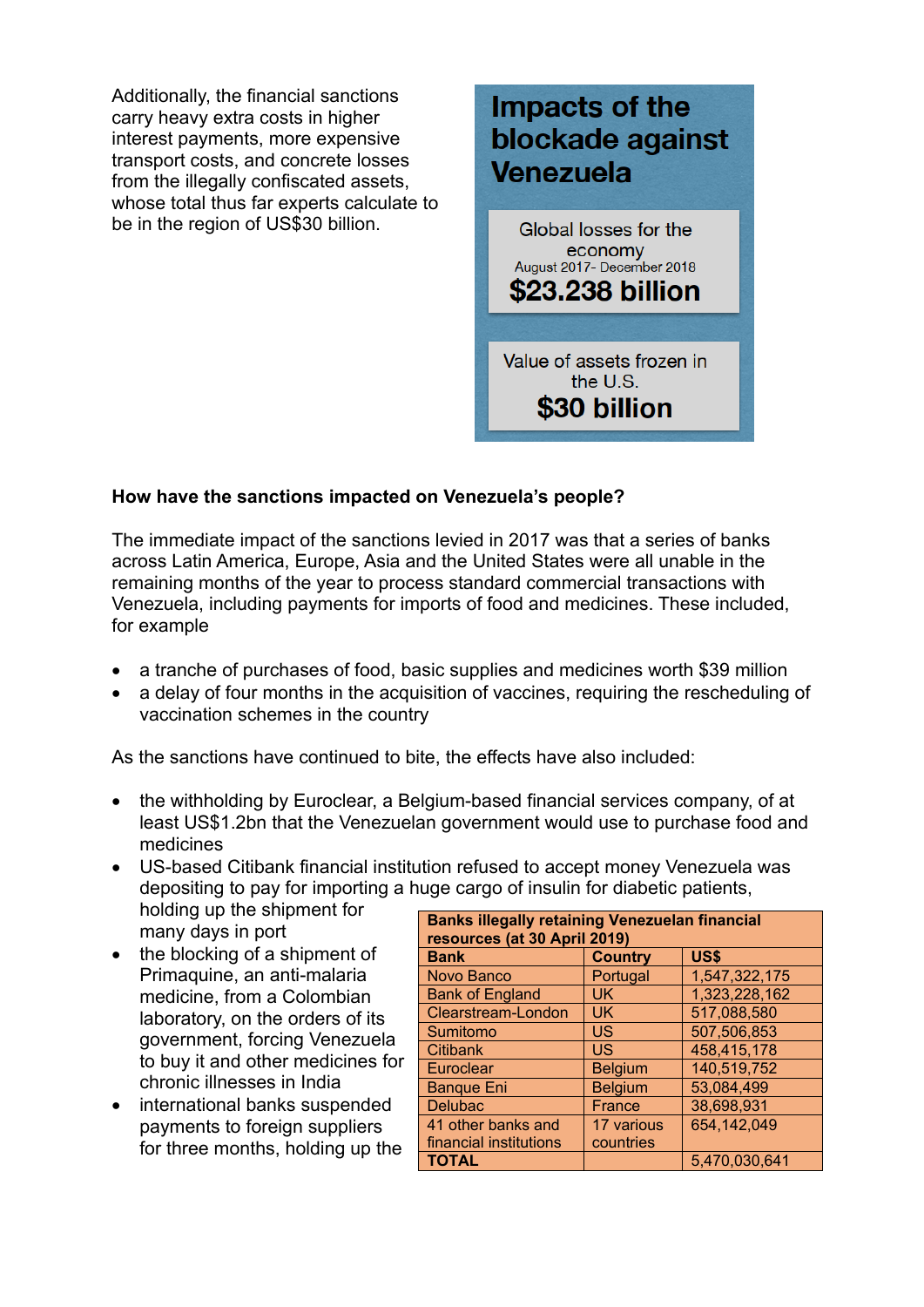arrival of 29 container ships carrying supplies needed to process and produce food products in Venezuela

 in September 2017, 18 million food packages provided by the government could not be distributed because payments for food imports were blocked, requiring complex payment transactions with various allied countries to secure the imports

A clear example of how sanctions have directly impacted on vulnerable Venezuelan

citizens is that 24 Venezuelan patients in Italy awaiting bone marrow transplants can no longer have their treatments and expenses paid for, as a result of the US.'s seizure of Citgo which had previously covered the costs. Funds from Citgo worth 5 million euros (\$5.57 million) allocated as payments for bone marrow transplants for Venezuelan patients and held at Portugal's Novo



Banco are frozen. As a result, to date three children have died.

## **How has Trump tightened the blockade in 2019?**

In tandem with the Trump administration's recognition of Juan Guaidό's unconstitutional declaration of himself as "interim president" of Venezuela, a series of Executive Orders approved swingeing new sanctions on Venezuela, as well as additional sanctions tied in with the US's recognition of Guaidό's attempted coup and his concept of a "parallel government".

The net effect of these actions has been to drastically reduce Venezuela's ability to produce and sell oil, or to sell any foreign assets of the government since its most important foreign assets have been frozen and/or confiscated

This has reduced still further foreign exchange earnings that would be used to buy essential imports, such that imports of goods are projected to fall by 39.4%, from \$10 billion to \$6.1 billion. This will undoubtedly have an even more severe impact on the lives and health of ordinary Venezuelans, especially the poorest and most vulnerable.

In particular, Venezuela has been cut off significantly from its largest oil market, the United States, which in 2018 had bought 35.6% of its oil exports. At the same time, the Trump administration has tried to pressure other countries, such as India, not to take up the slack, as well as telling oil trading houses and refiners across the world to restrict further their trading with Venezuela or face sanctions themselves, even where such dealings are not prohibited by published US sanctions.